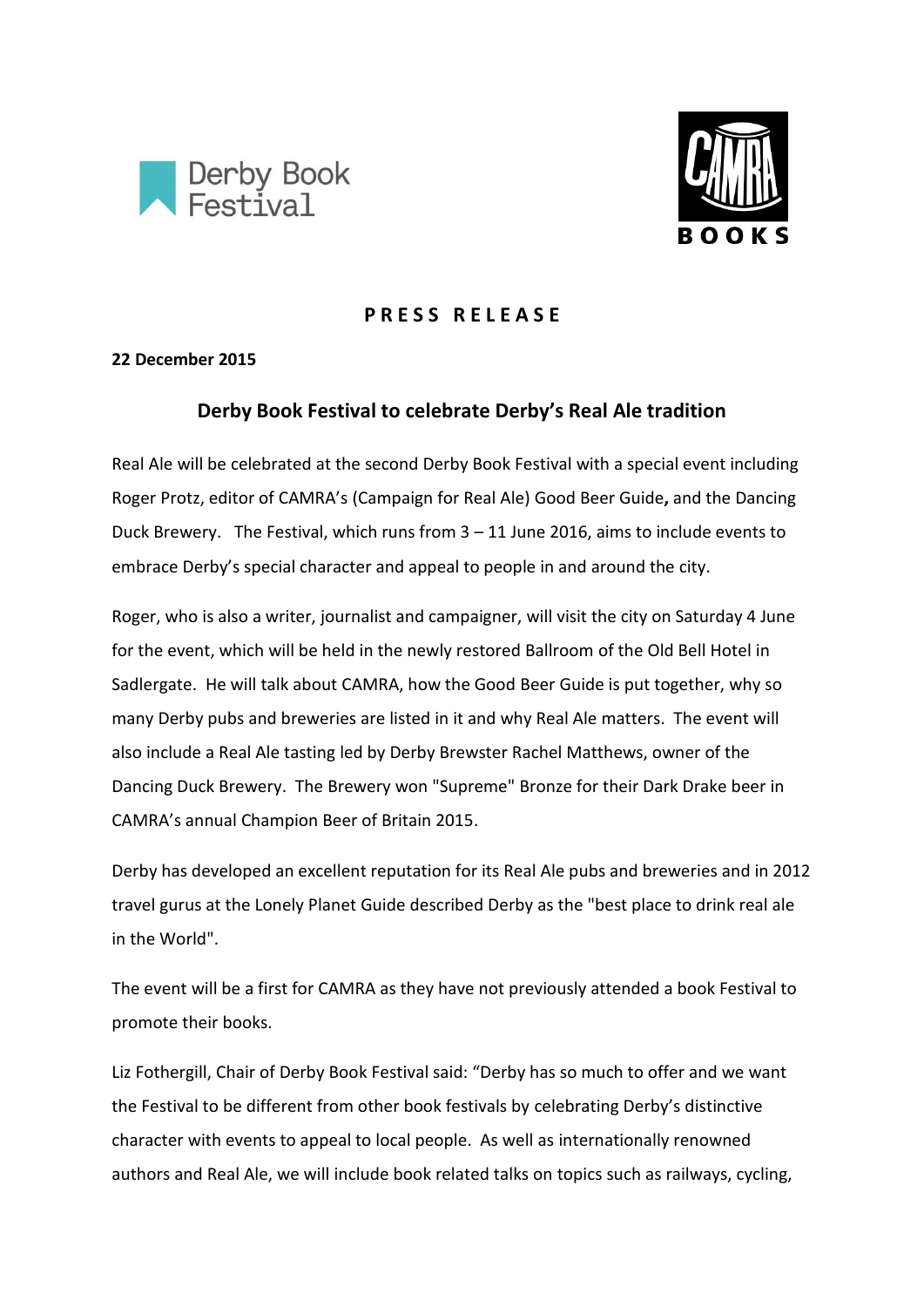football, cricket, birding and local history, which we hope will interest people locally and from further afield."

Rachel Matthews from Dancing Duck Brewery is delighted to be involved with the Festival: "We are thrilled to be the current "Supreme" Bronze Award holders of CAMRA's Beer of Britain and look forward to meeting Roger in June and sharing our real ale with him and the audience."

Roger Protz said of his impending visit: "I am delighted to be appearing as part of this prestigious book festival, to be talking about the importance of books about beer and not least to be performing with the Dancing Duck!"

Real Ale fans don't need to wait until June to enjoy their beer, as the Winter Ales Festival returns to the Roundhouse from 17 – 20 February 2016.

Tickets for Derby Book Festival will be on sale from 5 April 2016. To find out more about the Festival visit: [www.derbybookfestival.co.uk](http://www.derbybookfestival.co.uk/) or sign up to our social media: Twitter @derbybookfest Facebook: /derbybookfestival

 $-$  E N D S  $-$ 

## **For further information:**

#### **Contact:**

Sian Hoyle, Co-organiser, Derby Book Festival 0776 1379562 [sianhoyle@talktalk.net](mailto:sianhoyle@talktalk.net)

Tom Stainer, Head of Communications and Group Editor, What's Brewing & BEER magazine, CAMRA 01727 798455

[tom.stainer@camra.org.uk](mailto:tom.stainer@camra.org.uk)

#### **Notes to Editors**

#### **Derby Book Festival**

The first Derby Book Festival was held from 31 May – 7 June 2015 in venues across the city with a programme packed with book related activities and events for all ages and interests. Derby Book Festival is a registered charity.